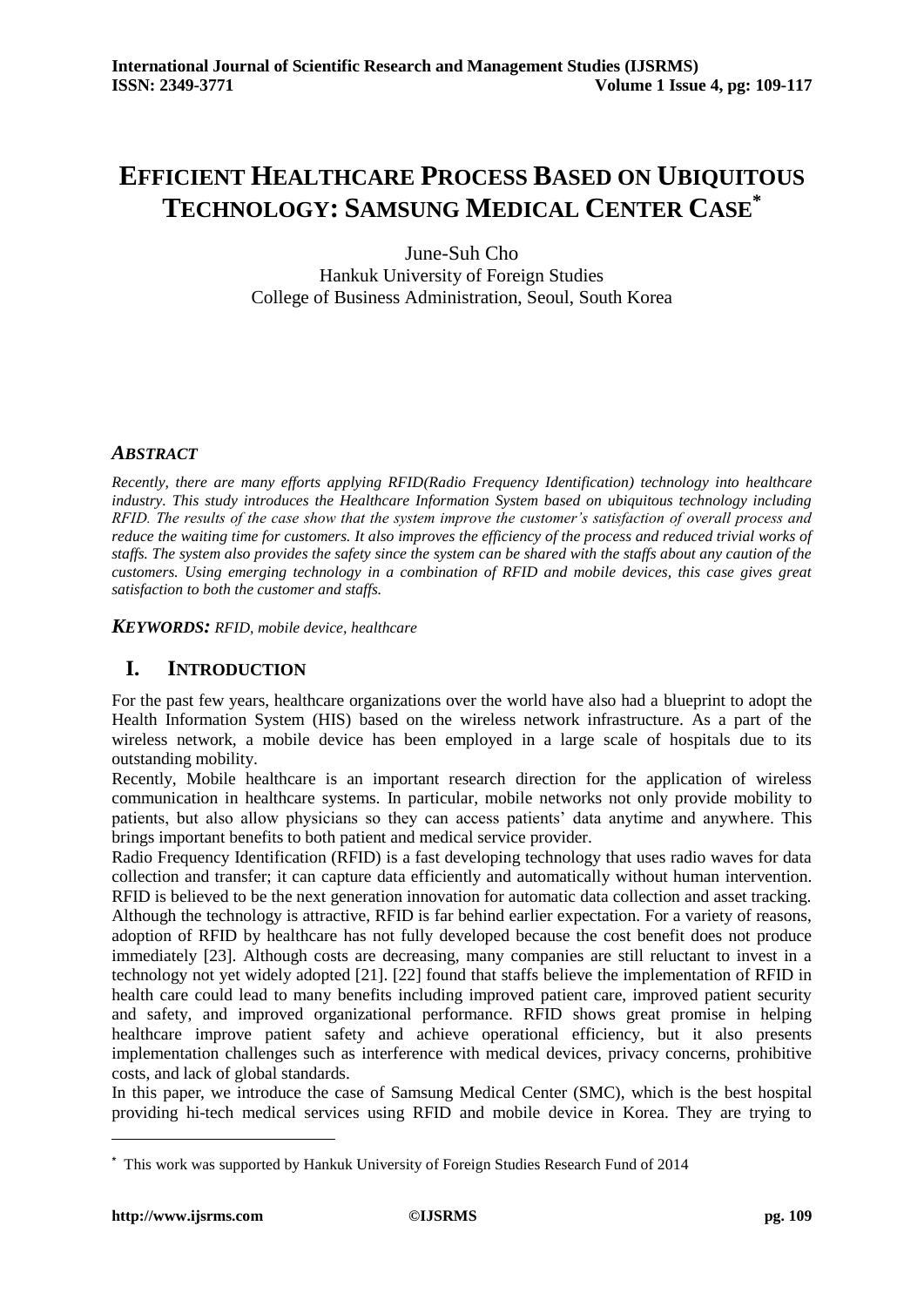improve their hospital environment using emerging technology, such as mobile devices, RFID, and so on. In particular, SMC designed and developed a system to innovate on health checkup process.

The Samsung Medical Center is one of the most popular hospitals in Korea. The Samsung Medical Center consists of a hospital and a cancer center. The hospital is located in an intelligent building with floor space of more than 200,000 square meters and 20 floors aboveground and 5 floors underground, housing 40 departments, 10 specialist centers, 120 special clinics, and 1,306 beds. On the other hand, the 655-bed Cancer Center has 11 floors aboveground and 8 floors underground, with floor space of over 100,000 square meters. SMC is a tertiary hospital manned by approximately 7,400 staff including over 1,200 doctors and 2,300 nurses.

The results of the case show that the system improve the customer's satisfaction of overall process and reduce the waiting time for customers. It also improves the efficiency of the process and reduced trivial works of staffs. The system also provides the safety since the system can be shared with the staffs about any caution of the customers. Using emerging technology in a combination of RFID and mobile devices, this case gives great satisfaction to both the customer and staffs.

In this paper, we discuss about the current RFID technology and applications, then we discuss about the RFID technology in healthcare industry, especially, hospitals. The, we introduce the case of Samsung Medical Center, and the concluded a paper.

# **II. BACKGROUND**

A few studies have contributed toward reviewing research studies in healthcare or hospitals. [\[30\]](#page-8-0) They discussed the potential benefits, implementation challenges and strategies of RFID in hospitals. However, their review is more industrial oriented and did not follow a formal framework. Other literature reviews also gave an overview of the state-of-the-art research on the potential use of RFID in hospitals but they are not comprehensive [\[19\]\[27\].](#page-7-0) Lee and Shim [\[16\]](#page-7-1) used case study to examine the RFID adoption decision process and proposed a model predicting the likelihood of adopting RFID within the healthcare organizations.

In [\[25\],](#page-8-1) they utilized PDA*(Personal Digital Assistant)* to develop a remote access system for doctors to access the routine patient inspection records of each ward in the hospital's information system. The doctors can use their PDAs to read the badges of RFID for identification, and afterward they can use the system to speed up routine patient inspections. From the above researches, it is easy to find out that RFID does make significant contributions for promoting the quality of medical services and reducing the burden of responsible personnel.

To reduce time and cost in healthcare industries, RFID-based asset tracking and monitoring system can help prevent valuable assets and equipment from being stolen [\[27\].](#page-8-2) Other benefits include improving staff productivity, decreasing equipment rental, and improving regulatory compliance [\[4\].](#page-7-2) Staffs can save a lot of time searching for medical devices in their daily activities and can focus on their duties.

Regarding the medical process, most hospitals want to improve the patient workflow and the operational process so as to save costs and enhance patient satisfaction. RFID has the potential to significantly improve operations by actively monitoring asset and patient flow through the hospital [\[6\].](#page-7-3) Furthermore, the recorded data can be analyzed to improve hospital efficiency [\[5\].](#page-7-4)

In general, there are a number of challenges posed by RFID implementation in healthcare industries as follows:

- Cost: RFID is still expensive, not plug and play, and has not yet proven its reliability in largescale implementations.
- Environmental conditions: Tag reliability can be impacted by humidity, metal surfaces, liquids, and more. Current RFID tags cannot withstand extreme temperatures without temperatureresistant housing. For that reason, using them for items like surgical instruments is complicated.
- Limited application: It is still difficult to apply and read RFID tags on metal, fluids, and special textures. These currently limit tag application to cardboard, paper and plastic packaging.
- Technology incompatibilities: Interoperability between different RFID standards is not available at this stage, and will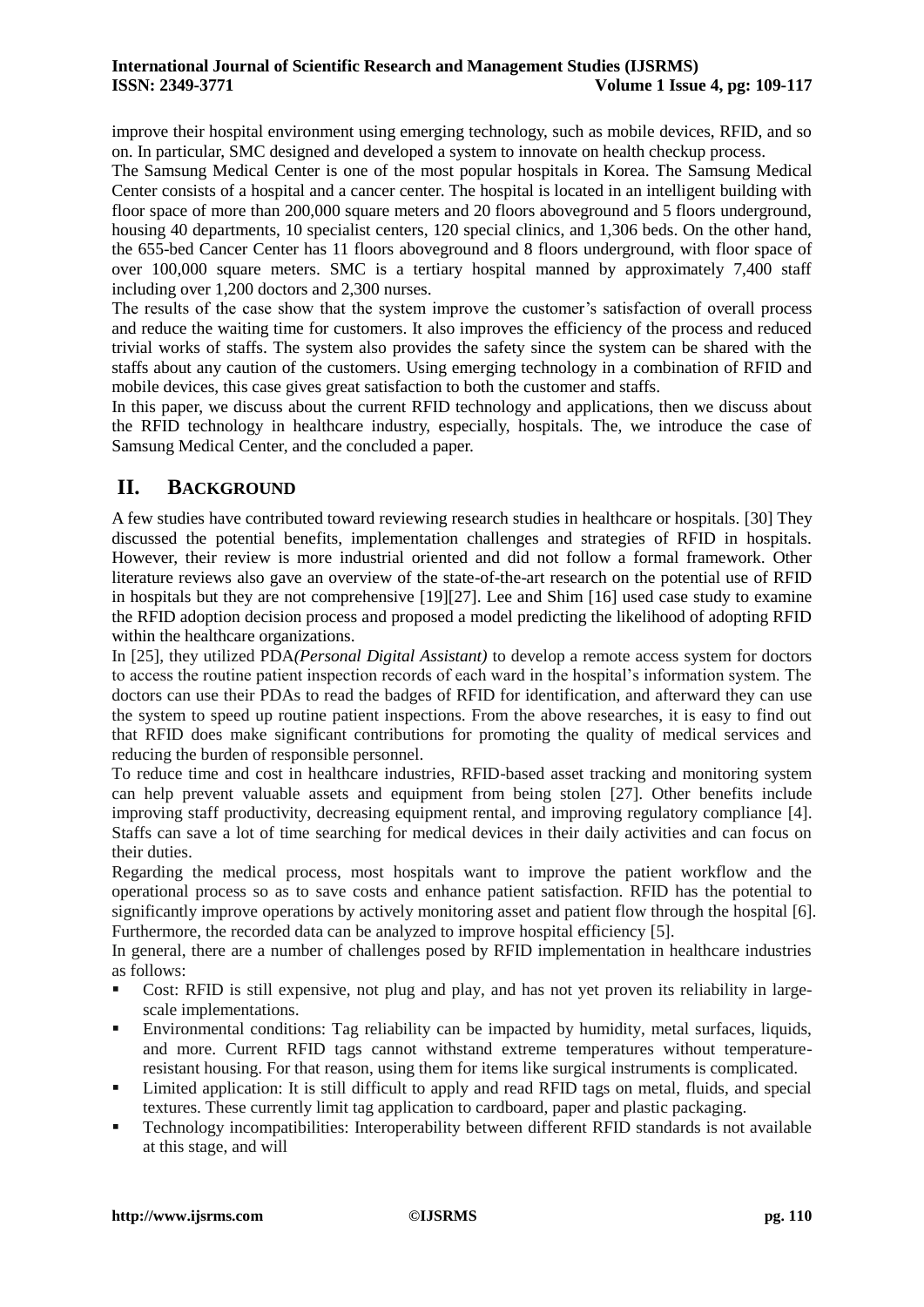# **III. RFID IN HEALTHCARE INDUSTRY**

In healthcare industries, especially hospitals, they are trying to find a way to improve efficiency of their process and reduce the cost of the operations in hospital. To achieve these goals, they have tried to adapt high technologies such as wireless networks, RFID, mobile technology, etc.

In general, RFID uses in the medical fields including tracking equipment, tracking patients, and tracking staff. Tracking expensive medical equipment, patients, and staff members are important processes in hospitals, they can improve their processes efficiently by RFID.

### **3.1 Why RFID needs in Healthcare Industry?**

Hospitals are currently facing challenges of improving patient safety and reducing operational costs, which are often compromised by human and systemic errors. Also, achieving high operational efficiency in healthcare is another essential goal for performance evaluation of organizations [\[8\].](#page-7-5) In particular, five problems are identified as the common phenomena that lead to healthcare operation failures including medical mistakes [\[16\],](#page-7-1) increased costs [\[30\],](#page-8-0) stolen [\[16\],](#page-7-1) drug counterfeiting [\[19\],](#page-7-0) and inefficient workflow [\[10\].](#page-7-6) We are expecting to overcome these problems with RFID technology.

1) Medical mistakes: Medical errors have become a major cause of death. FDA also estimated that half of the drug errors are preventable by adopting the appropriate information technologies. Medical malpractice can come from patient misidentification which is recognized as a serious risk to patient safety [\[1\],](#page-7-7) adverse drug events, infant missing or mismatch, and accidents.

2) Increased cost: Hospitals are actively seeking methods to reduce the rising healthcare expenses as well as not adversely affecting patient satisfaction.

3) Stolen: It is estimated that the theft of equipment and supplies costs hospitals \$4,000 per bed each year, tracking medical devices, especially expensive assets, is of upmost importance.

4) Drug counterfeiting: Drug counterfeiting is caused a huge problem for people's health and the society [\[19\].](#page-7-0) Both consumers and manufacturers are looking for ways to keep drugs safe [\[21\].](#page-7-8) Item level RFID tagging is believed to be the best solution against counterfeit drugs.

5) Inefficient workflow: Inefficient workflows exist in every hospital because of the difficulty in allocating resources in real time. Most medical facilities practiced managing the large number of seriously injured patients expected during catastrophic events. During mass casualty events, as the demands on healthcare teams increase and the challenges are faced by managers, workflow bottlenecks begin to develop and system capacity decreases [\[10\].](#page-7-6)

## **3.2 RFID Applications**

RFID has been applied in a variety of healthcare practices. In particular, hospital applications are organized in five categories as follows.

1) Tracking: Tracking assets and equipment is the most widely used application in hospitals. RFID is moving beyond the perception of being solely an asset tracker and increasingly viewed as a technology that can improve care by tracking vulnerable patients. [\[3\]\[2\].](#page-7-9) Further, RFID is used to accurately determine the location of victims and staff at the emergency site [\[1\]\[8\].](#page-7-7) Compared to asset tracking, people tracking is more challenging since it involves patients, doctors, medical know-how and other organizational, privacy and social issues.

2) Identification and Verification: Misidentification is one of the major reasons of medical errors and it can be reduced by RFID. Positive patient identifications (PPI) applications include using a smart patient wristband that when scanned by a RFID reader reveals patient information such as name, date of birth, admitting orders, insurance information, and the surgical site [\[26\].](#page-8-3)

3) Sensing: RFID tags can be applied to collecting sensor-derived data and doing computation by extending the chip's interface capability to a sensor. In hospitals, temperature sensing makes it very convenient to track tainted blood to aid in protecting a hospital's blood supply; chemical sensing can support advanced medical monitoring.

4) Interventions: RFID-enabled interventions can provide automated care, improve current procedure, guide pathway, enable automatic data capturing and collaboration, etc. Automated care is helpful for patients at home [\[18\],](#page-7-10) and an assisted living system to support daily activities for visually sighted or brain injured people [\[7\].](#page-7-11) RFID interventions also can help alter current procedures and automate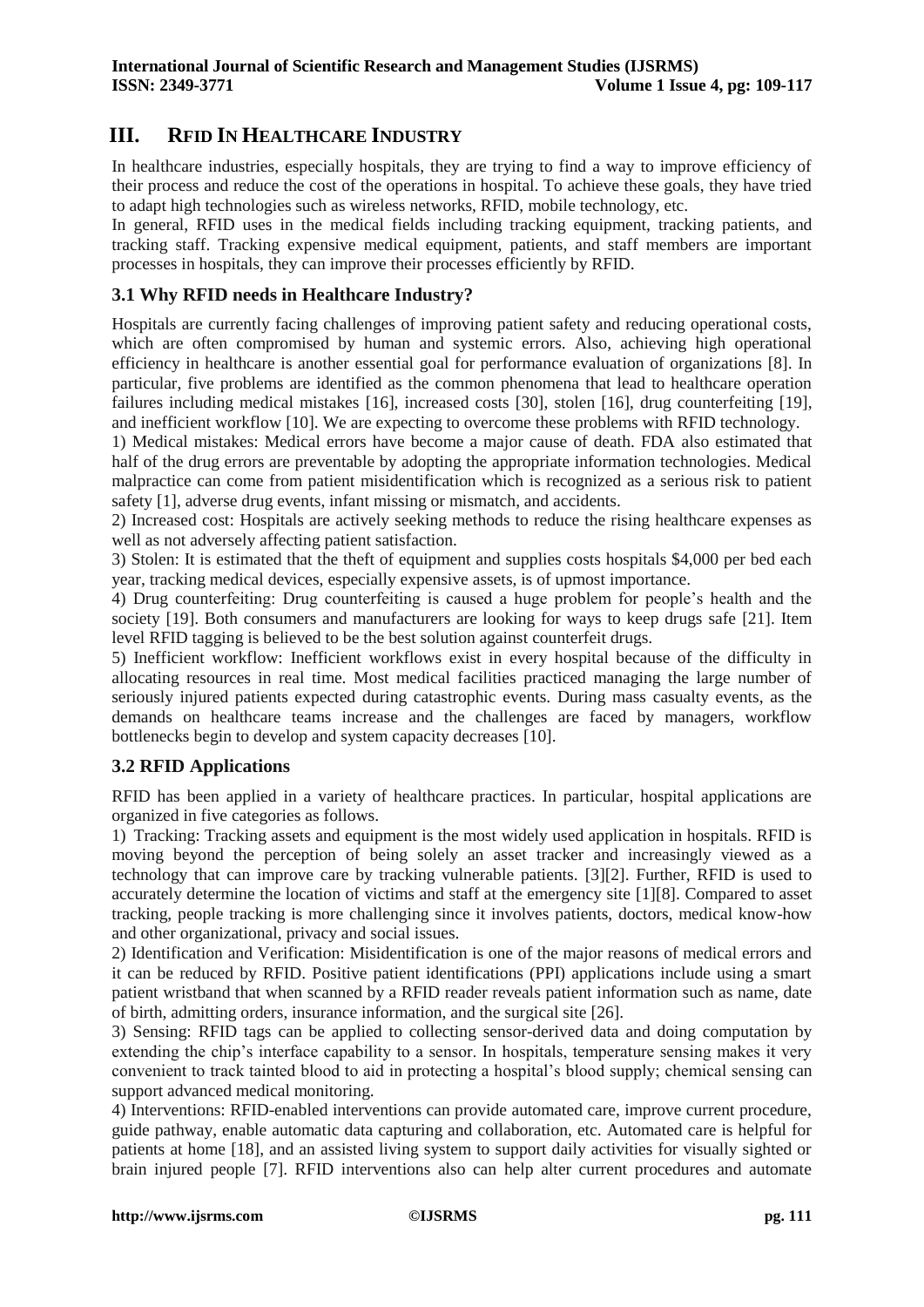manual process in hospitals [\[15\].](#page-7-12) Finding pathways for patients in the indoor environment can be accomplished by RFID, such as an indoor navigational system for blind or visually impaired people [\[14\]\[20\].](#page-7-13) Also, currently data collection in hospitals is done manually. This process is time consuming and error prone. Fortunately, this problem can be solved by RFID. Collaborating with HIS, RFID can help build intelligent clinical diagnosis and treatment support system [\[13\].](#page-7-14)

5) Alerts and triggers: Applications involving alerts and triggers are designed to protect patient from dangerous events or emergencies during the surgery, drug administration, etc. In the surgical environment, RFID applications are examined in surgery and believed to make patient care safer [\[32\].](#page-8-4) Drug administration can be improved by alerting care providers any critical situation.

# **IV. SAMSUNG MEDICAL CENTER CASE**

The Samsung Medical Center (SMC) is one of the most popular hospitals in Korea. SMC is a tertiary hospital manned by approximately 7,400 staff including over 1,200 doctors and 2,300 nurses.

#### **4.1 Problems**

Samsung Medical Center (SMC) is the best hospital providing hi-tech medical services using RFID and mobile device in Korea. It has over 200 customers to examine the health checkup every day. The customers carried their paper examination progress notes and staffs communicated each other only with memos on the notes to care the customers. It was very inconvenient to both customers and staffs. Furthermore, it was dangerous in that any miscommunication could be harmful to customers. Using emerging technology, such as mobile devices, radio frequency identification (RFID), and near field communication (NFC), the SMC designed and developed a system to innovate on health checkup process.

Since the system can track customers' moves from reception desk to every examination room, staffs are able to resolve customers' inconvenience without any delay. With mobile applications, both customers and staffs can check customers' health checkup progress.

#### **4.2 The Samsung Medical Center (SMC) and emerging technology**

The SMC was founded on Nov., 1994 under the philosophy of "contributing to improving the nation's health through the best medical service, advanced medical research, and development of outstanding medical personnel". It is a 2,000 sickbed-size tertiary hospital with over 1,300 doctors. Number of outpatient visits every day is over 8,000. Equipped with computerized physician order entry (CPOE), electronic medical record (EMR), picture archiving communication system (PACS), and other clinical automation system, it is defining a new hospital culture in Korea by being the best hospital in terms of hi-tech medical services. Recently, emerging technology, such as mobile devices, RFID, NFC, and etc., is in high demand, since they can contribute to improve healthcare service. This study aims to innovate on health checkup process using this emerging technology

#### **4.3 Challenges of health checkup process at the SMC**

The SMC has over 200 customers to examine the health checkup every day. The price is as expensive as about 1 million KW per person, even though the price is very various depending on checkup package types. Thus, the customers are basically very valuable to the SMC. However, the customers carried their paper examination progress notes and waited in front of the examination rooms without any information about waiting.

The staffs communicated each other only with memos on the notes to care the customers and pop their heads around door to check who are in waiting in front of the room. It was very inconvenient to both customers and staffs. Furthermore, it would be dangerous in that any miscommunication could be harmful to customers if staffs miss any notice on the paper.

#### **4.4 Design and Implementation**

A task force, composed of doctors, nurses, medical laboratory technologist, radiologists, nutritionists, psychology consultants and IT engineers, is organized in November, 2012 and has checked how to apply the emerging technology into the practice. Based on services and functions requested by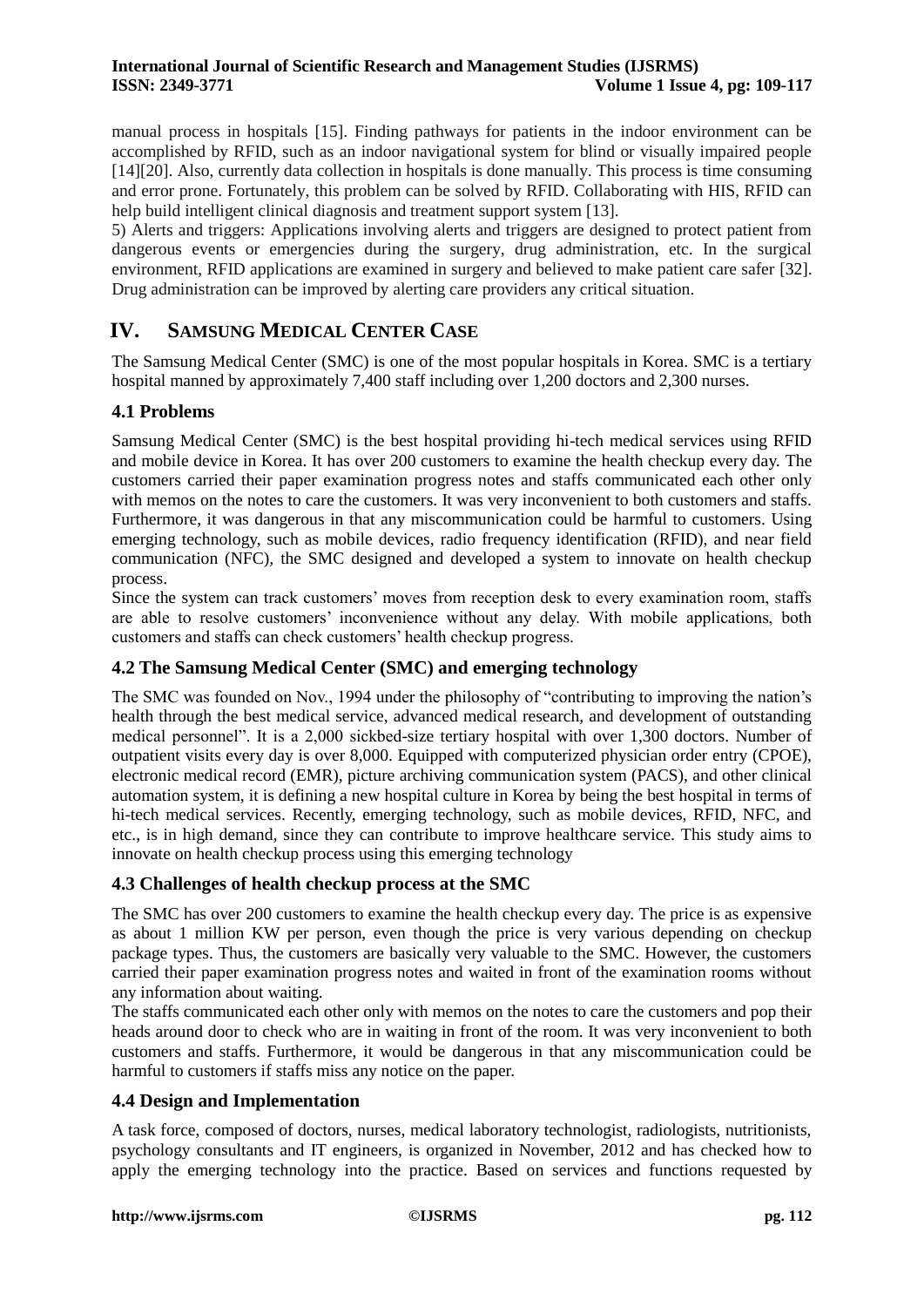stakeholders (Table 1), a system using mobile devices, RFID, and NFC was designed and developed from December, 2012 and was implemented into the practice in April, 2013.

|          | <b>Mobile devices</b>                                                                                             | <b>Active RFID</b>                                                                                                | <b>NFC</b>                                                         |
|----------|-------------------------------------------------------------------------------------------------------------------|-------------------------------------------------------------------------------------------------------------------|--------------------------------------------------------------------|
| Customer | Enter web survey before visiting<br>the department<br>Check his or her checkup<br>progress                        | (Open a locker)<br>Carry on the move (and<br>automatically registered to next<br>examination)                     |                                                                    |
| Staff    | Identify oncoming customers<br>Scan customers near, check their<br>checkup progress and guide next<br>examination | Issue the tag to customers<br>Identify customers waiting in<br>front of the room and call for<br>next examination | Check customers' checkup<br>progress and guide next<br>examination |

The first requested service is that customers can fill out the web survey with mobile devices, prior to visit the health checkup center. A small but important request from staffs is that they can identify oncoming customers with a few questions at the entrance, confirm the customers' arrival with mobile devices, and transfer the information to reception desks. At the floor, flow mangers among staffs wanted to check customers around her and guide their next examinations. Both customers and staffs requested to use smartphone app to check their health checkup progress, especially information of the next examination, time left to finish the day's checkup, etc.

Technically, RFID device is equipped with both passive tag for key of locker room and active tag for tacking customers on the floor. Wall-type RFID readers are installed on the wall or under ceiling to track customers' move from reception desk to every examination room. Portable RFID readers are connected with USB port to mobile device to sensor customers around floor managers. NFC technology on smartphone is utilized to read information of RFID tag which is carried by customer and to figure out health checkup progress with using smartphone app.

## **4.5 Business process on active RFID tag and mobile devices (Figure 1)**

A customer for health checkup is guided by email or text message to complete the web survey prior to visit. No matter what devices he has, he can access the web site with just clicking on the email or pushing on the text message as long as the devices are connected to the web (Figure 1- $(1)$ ). When the customer visits for the checkup, a staff can identify the customer with a tablet computer (Samsung galaxy tab 7.0) at the entrance. Then, the information is transferred to the reception desk and the customer name is displayed at wall monitor. In order of waiting, a staff at the desk calls the customer and issues an active RFID tag, which has a tag ID matched to the customer's ID on the SMC's database (Figure 1- $(2)$ ), instead of a paper chart which scheduled checkup items are printed in and staffs can write any notice on.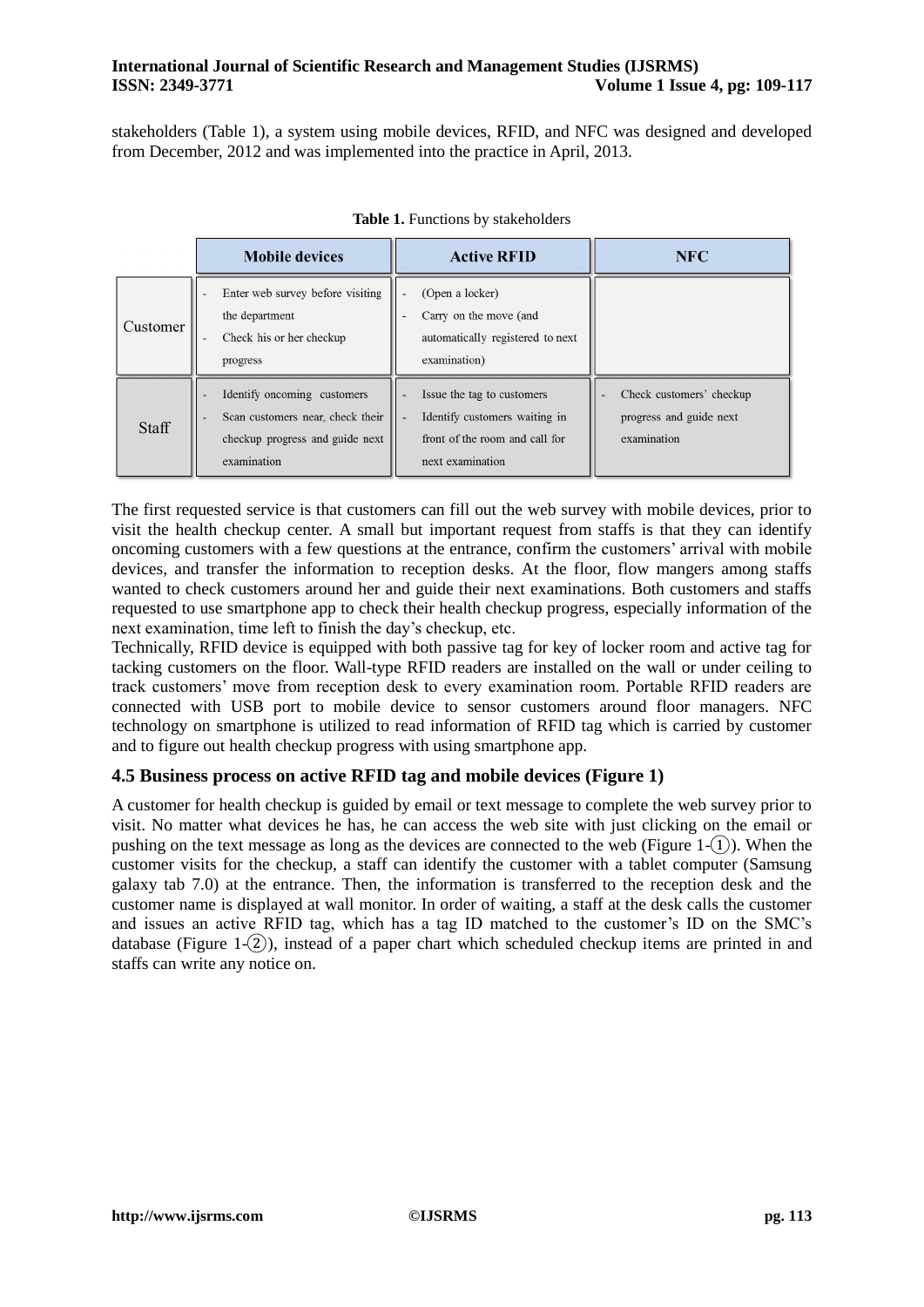

**Figure 1.** A system architecture and business process

All through the examinations, the RFID tag is put into his pocket. When he moves on the floor, the tag communicates with the RFID readers on the wall or under ceiling. A computer monitor is located in front wall of every examination room. At the moment he approaches to the examination room, where the scheduled checkup items will be performed, his name is displayed on the monitor (Figure 1- $(3)$ ). This means the customer has to wait here for next examination. At the same time, staff's computer in the room shows who is waiting outside.

Waiting his turn, he can also check the progress on his own smartphone (Figure 1- $(4)$ ). He can read off how many checkup items he has had, how many checkup items he has to take from now and how much time it will take. The staff also figures out the customer's progress, just touching the customer's RFID tag with his smartphone. This service is possible only on the smartphone which has NFC function (Figure  $1-(5)$ ).

A flow manager is a staff who finds customers in trouble and resolves the problem at hand. The majority of the problem is to guide them the next examination. A mobile application, which can be installed on Samsung galaxy tab 10.1 with Android OS, is developed. The mobile device is equipped with a portable RFID reader. When a "scan" button on the application is pushed by the manager, customers' names near her are displayed on the devices. When a name is selected, she can read off detail progress of the customer. If there is any memo about the customer, she can guide him in context of situation (Figure  $1-(6)$ ).

The customer goes home after returning the RFID tag to the reception desk when he finishes the day's health checkup.

## **4.6 Evaluation and benefits**

To resolve the problems, SMC is developed a system and started a service. They also performed an evaluation of this service against customers as well as staffs in a hospital.

Table 2 shows the survey results from staffs and customers for the system. We have surveyed the system against 50 staffs and 100 customers according to the satisfaction levels including not satisfy(1), low satisfy(2), normal(3), satisfy(4), and very satisfy(5).

Most of the customers are over 40s in age. They are not in their best ages to use the emerging technology. In the SMC, emerging technology in a combination of RFID, NFC and mobile devices gives great satisfaction to both the customer and staffs.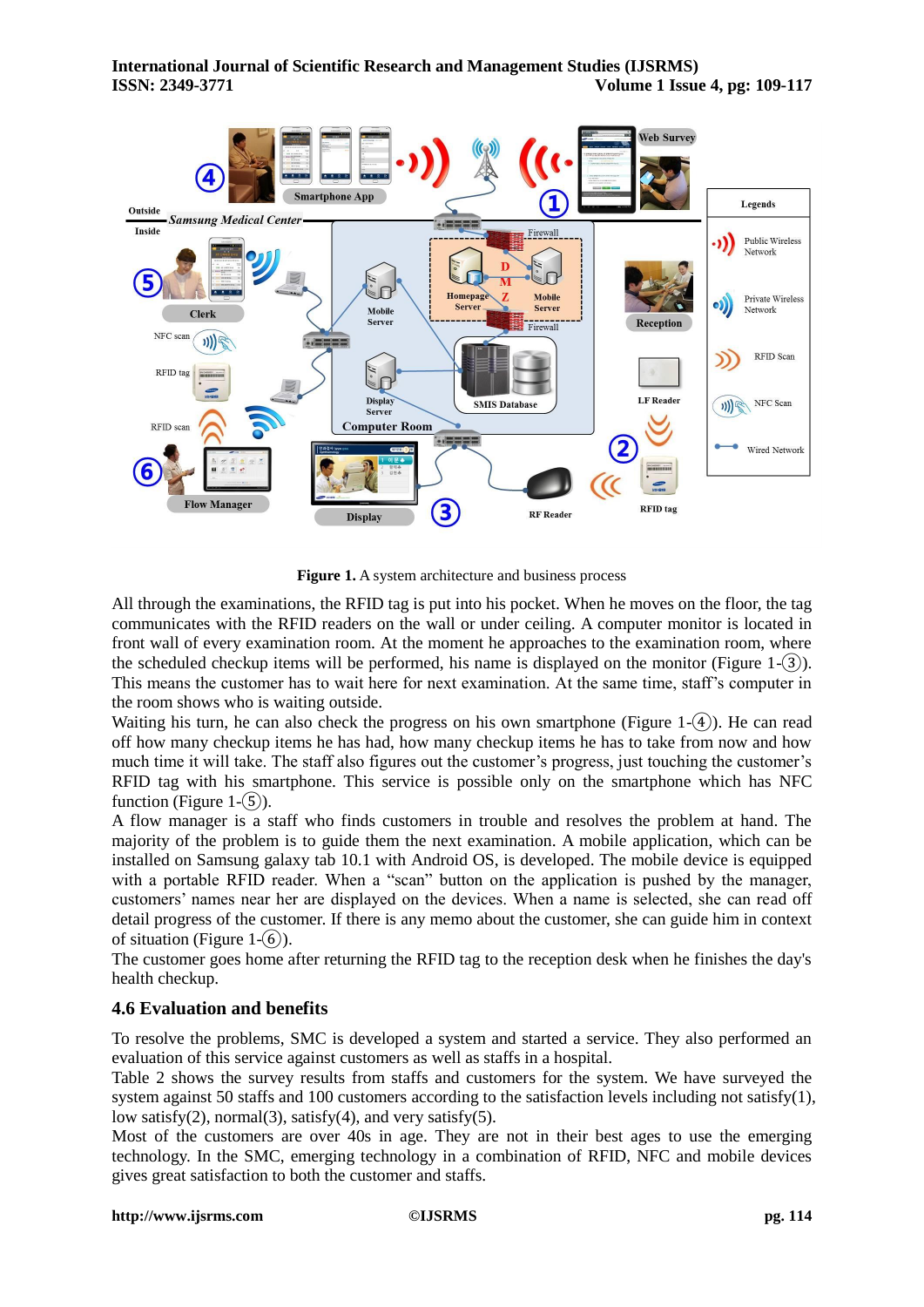|                             | <b>Staffs</b> | <b>Customers</b> |
|-----------------------------|---------------|------------------|
| Efficiency                  |               |                  |
| Convenience                 |               |                  |
| <b>Overall Satisfaction</b> |               |                  |

**Table 2.** Survey Results

RFID adoption in healthcare can not only reduce cost and improve efficiency by tracking assets, patients, and staffs, but also reduce medical errors to improve patient safety and save lives. Among several benefits from RFID, we describe benefits with SMC service.

1). Improved patient safety

RFID can quickly retrieving patient information and monitoring patient location in hospitals so as to improve the accuracy of patient identification [\[1\]](#page-7-7) and any medication a patient is taking [\[31\]\[29\].](#page-8-5) Finding the required equipment with minimal delay can save patient life [\[10\].](#page-7-6) Integrating RFID with existing HIS can improve decision making by accessing patient information in real time accurately. Further, RFID-based tracking system can improve personal safety and security by better access control.

In case of SMC, they also improve the safety since any caution of the customers such as allergy can be well shared by the staffs.

2). Reduced medical error

Alerting services can identify possible human errors and warn care providers in case of danger. Whereas communication among the staffs could not be monitored in case of progress papers, any notice for customers is colored on red not to miss during the process.

3). Time and cost saving:

RFID based asset tracking and monitoring system can prevent valuable assets from being stolen [\[27\].](#page-8-2) Other benefits include improving staff productivity, improving cost efficiency, decreasing equipment rental, and improving regulatory compliance [\[11\]\[23\].](#page-7-15)

Another satisfaction of this service is that the customers can be put on the waiting list automatically when they access to the examination rooms. But cost saving is not consider at this time.

4). Improved medical process

Hospitals want to improve the patient workflow and the operational process so as to save costs and enhance patient satisfaction. With automatic data capturing and storage capability of RFID, manual processes which are typically employed to record data can be automated. RFID has the potential to significantly improve operations by actively monitoring asset and patient flow through the hospital [\[6\].](#page-7-3) The main benefit to the staffs is that repetitive questions are drastically reduced from customers, because this RFID system enables customers to manage the checkup progress themselves with information on the displays or on the mobile devices. The staffs can also care the customers without asking the name since the RFID tags automatically transmit information to the staffs through the mobile devices.

5). Improved customer satisfaction

RFID technology brings benefits such as enhancing patient satisfaction [\[30\].](#page-8-0) Overall satisfaction of customers is more than 4.4 in Table 2, they do not have to carry or hold progress papers no more. They are also very proud that they feel they are treated with utmost devotion of the staffs, since staffs can identify customers near them and solve problems without any request. Another satisfaction is that the customers can be put on the waiting list automatically when they access to the examination rooms.

# **V. CONCLUSION**

There are many efforts applying RFID technology into healthcare industry. The RFID system is an innovative tool in that the business process can be efficiently improved by ways not to be realized before. Adoption of the system may not ensure financial justification because IT system is usually cost-centric, and does not directly contribute revenue. However, the system helps to efficiently resolve any inconvenience as the SMC's RFID system does. It also affects to retain the existing customer and secure new client because of improving organization's brand image. Therefore, this innovative system is regarded to positively contribute management performance at second hand.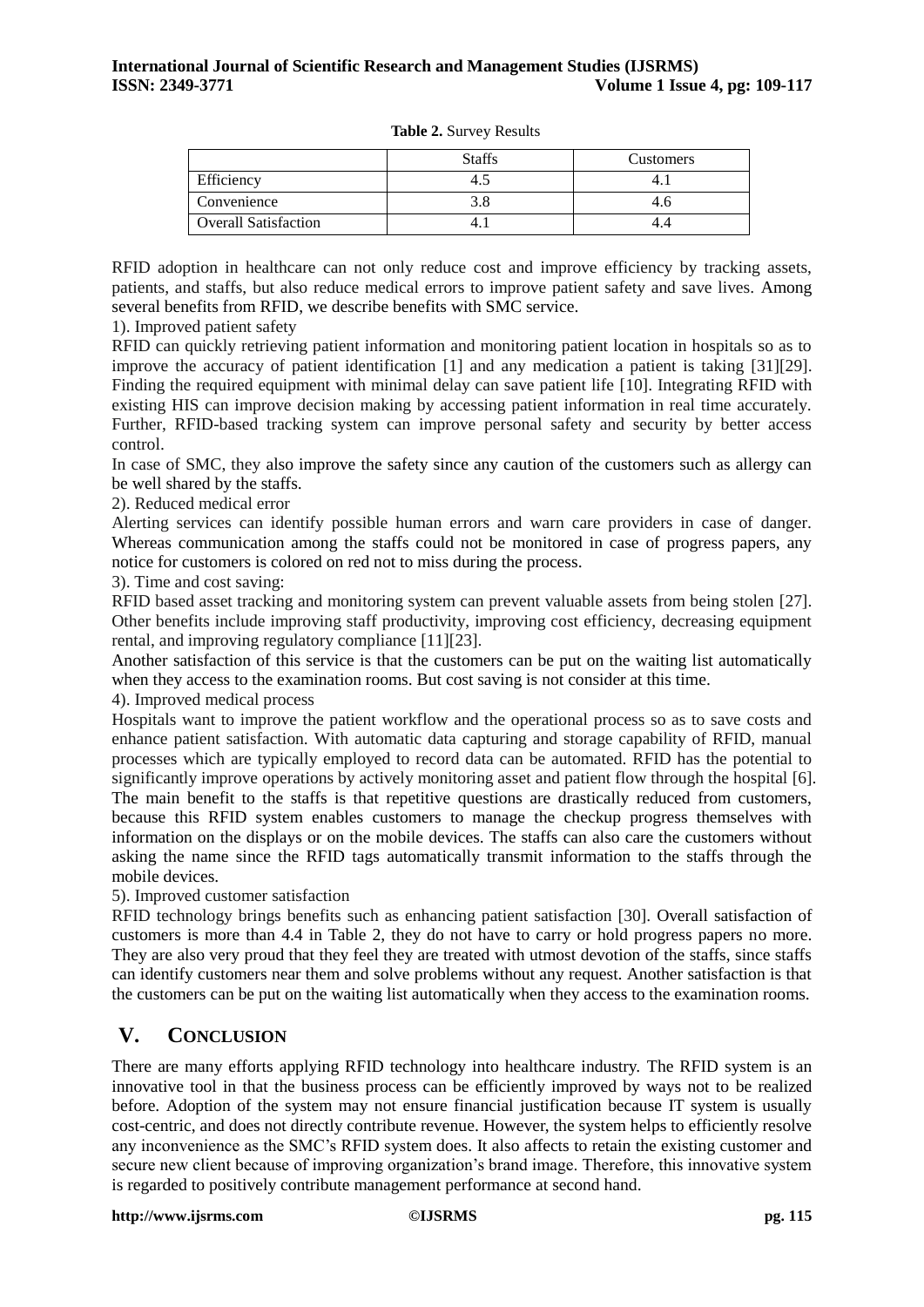In the SMC, emerging technology in a combination of radio frequency identification (RFID), near field communication (NFC) and mobile devices has seamlessly integrated to innovate on health checkup process and gives great satisfaction to both the customer and staffs.

#### **REFERENCE**

- <span id="page-7-7"></span>[1]. Abad, E., Zampolli, S., Marco, S., Scorzoni, A., Mazzolai, B., Juarros, A., Gómez, D., Elmi, I., Cardinali, G. C., Gómez, J. M., Palacio, F., Cicioni, M., Mondini, A., Becker, T., and Sayhan, I., Flexible tag microlab development: Gas sensors integration in RFID flexible tags for food logistic. Sensor. Actuat. B Chem. 127 (1):2–7, 2007.
- [2]. Alemdar, H., and Ersoy, C., Wireless sensor networks for healthcare: A survey. Comput. Netw. 54(15):2688–2710, 2010.
- <span id="page-7-9"></span>[3]. Bacheldor, B., Washington Hospital Center to Quadruple its RFID Expansion. RFID Journal, 2007.
- <span id="page-7-2"></span>[4]. Becker, C., A new game of leapfrog? Mod. Healthc. 34(28):38, 2004. 40.
- <span id="page-7-4"></span>[5]. Boginski, V., Mun, I. K., Yuzhou, W., Mason, K. P., and Chuck, Z., Simulation and analysis of hospital operations and resource utilization using RFID data. In: Proceedings of the IEEE International Conference on RFID. pp 199–204, 2007.
- <span id="page-7-3"></span>[6]. Cangialosi, A., Monaly, J. E., and Yang, S. C., Leveraging RFID in hospitals: Patient life cycle and mobility perspectives. *IEEE Commun. Mag.* 45(9):18–23, 2007.
- <span id="page-7-11"></span>[7]. Cavalleri, M., Morstabilini, R., and Reni, G., A wearable device for a fully automated in-hospital staff and patient identification. In: Proceedings of the 26th International Conference of the IEEE Engineering in Medicine and Biology Society. pp 3278–3281, 2004.
- <span id="page-7-5"></span>[8]. Chowdhury, B., and Khosla, R., RFID-based hospital real-time patient management system. *In Proceedings of the 6th IEEE/ ACIS International Conferences on Computer and Information Science*, pp 363–368, 2007.
- [9]. Francis, D., Prabhakar, S., and Sanderson, S., A quality initiative to decrease pathology specimen-labeling errors using radiofrequency identification in a high-volume endoscopy center. Am. J. Gastroenterol. 104(4):972–975, 2009.
- <span id="page-7-6"></span>[10].Fry, E. A., Lenert LA MASCAL: RFID tracking of patients, staff and equipment to enhance hospital response to mass casualty events. In: AMIA Annual Symposium Proceedings, pp 261–265, 2005.
- <span id="page-7-15"></span>[11].GE Healthcare, GE Healthcare. Retrieved April 6, 2012, [http://agiletrac.gehealthcare.com/what-is](http://agiletrac.gehealthcare.com/what-is-agiletrac/putting-hospital-efficiency-on-theright-track.php)[agiletrac/putting-hospital-efficiency-on-theright-track.php,](http://agiletrac.gehealthcare.com/what-is-agiletrac/putting-hospital-efficiency-on-theright-track.php) 2012.
- [12].Glabman, M., Room for tracking. RFID technology finds the way. Mater. Manag. Health Care 13(5):26–28, 31–24, 36 passim, 2004.
- <span id="page-7-14"></span>[13].Hosaka, R., An analysis for specifications of medical use RFID system as a wireless communication. In: Proceedings of the 29<sup>th</sup> International Conference of the IEEE Engineering in Medicine and Biology Society. pp 2795–2798, 2007.
- <span id="page-7-13"></span>[14].Kim, S., Yoo, S., Kim, H., Bae, H., Park, J., Seo, K., and Chang, B., Smart blood bag management system in a hospital environment. In: Personal Wireless Communications, Lecture Notes in Computer Science, Volume 4217, pp 506–517, 2006.
- <span id="page-7-12"></span>[15].Krohn, R., RFID: It's about more than asset tracking. J. Healthc. Inform. Manag. (JHIM) 19(3):20–23, 2005.
- <span id="page-7-1"></span>[16].Lee, C. and Shim, J., An exploratory study of radio frequency identification (RFID) adoption in the healthcare industry. Eur. J. Inf. Syst. 16(6):712, 2007.
- [17].McGee, M., "Health-care I.T. has a new face," in *Information Week*. vol. 988:16, 2004.
- <span id="page-7-10"></span>[18].Meyer, H. J., Chansue, N., and Monticelli, F., Implantation of radio frequency identification device (RFID) microchip in disaster victim identification (DVI). Forensic Sci Int 157(2–3):168–171, 2006.
- <span id="page-7-0"></span>[19].Nahas, H. A., and Deogun, J. S., Radio frequency identification applications in smart hospitals. In: Proceedings of the 20th IEEE International Symposium on Computer-Based Medical Systems. IEEE Computer Society, pp 337–342, 2007.
- [20].Raad, M. W., A ubiquitous mobile telemedicine system for the elderly using RFID. Int. J.Secur. Netw. 5(2– 3):156–164, 2010.
- <span id="page-7-8"></span>[21].Reiner, J., and Sullivan, M., RFID in healthcare: a panacea for the regulations and issues affecting the industry? Healthcare Purchasing News. 2005.
- [22].Reyes, P. L., Accessing antecedents and outcomes of RFID implementation in health care. International Journal of Production Economics, 136(1),137-150, 2012.
- [23].Romero, A. and Lefebvr, E., Gaining Deeper Insights into RFID Adoption in Hospital Pharmacies, *World Journal of Social Sciences* Vol. 3, No. 3, 2013
- [24].Stahl, J. E., Holt, J. K., and Gagliano, N. J., Understanding performance and behavior of tightly coupled outpatient systems using RFID: Initial experience. *J. Med. Syst*., 2009.